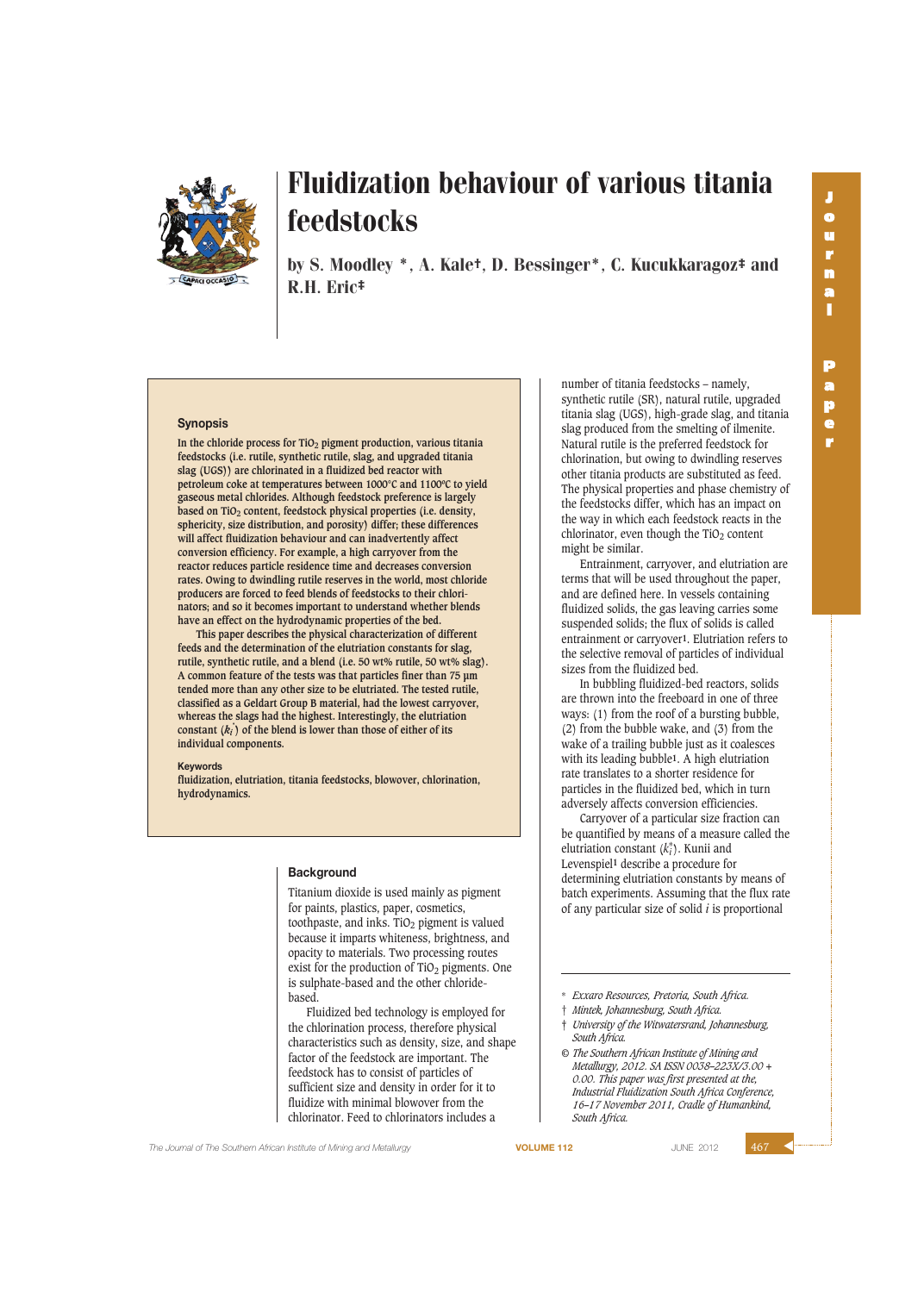to its weight fraction (*xi*) in the bed, all other factors being constant, the flux of particles out of the fluidized bed may be written as

$$
-\frac{1}{A}\frac{dW_i}{dt} = k_i^* x_i = k\left(\frac{W_i}{W}\right)
$$
 [1]

If the total mass of the sample does not change much during a trial (i.e.,  $<$  20%), then integration of Equation [1] gives

$$
\frac{W_i}{W_{io}} = \exp\left(-\frac{k_i^* A t}{W}\right)
$$
 [2]

The elutriation constant can be calculated by Equation [2].

This paper examines the elutriation behavior of six samples—a rutile concentrate, SR, three different slags, and a blend of slag and rutile.

# **Experimental details**

### *Samples*

The test samples included three titania slags from different producers (two from South Africa and a third from outside South Africa – Slag B), rutile, and SR.

## *Elutriation testwork*

The elutriation tests were conducted in an externally heated quartz reactor. The quartz reactor was connected to a crossover duct, with the solids in the off-gas discharged through a cyclone and two collection flasks. The crossover duct provides a passage for the gas and elutriated particles to leave the silica reactor. A porous distributor plate divided the quartz reactor into two sections and allowed for the passage of gases for fluidization of the sample. The diameter of the lower section of the quartz reactor was 80 mm, and the height 300 mm. The diameter of the extended freeboard section was 110 mm, and the height 500 mm.

Each sample (600 g) was fluidized with nitrogen. The gas flow was maintained constant throughout the trial. Electrical power was used to raise the temperature of the fluidizing material to 1000°C; the heat-up period was 80 minutes. Each test ran with the bed fluidized for 30 minutes at 1000°C with a superficial gas velocity of 0.19 m/s. In the extended freeboard section of the reactor, the superficial gas velocity reduced to 0.10 m/s.

Gas exited at the top of the reactor and carried with it a fraction of the finer and lighter material. The elutriated solids were separated from the gas in the cyclone. The solids settled out in the round-bottom flask, while the gas passed through the off-gas duct and was vented from the system. After 30 minutes of fluidization at 1000°C, the power was switched off and the material cooled by the fluidizing gas. Upon conclusion of a fluidization test, the bed sample and carryover were collected, weighed, and the particle size distribution (PSD) measured.

## **Results and discussion**

#### *Sample characterization*

Chemical composition of the feedstock is reported in Table I.

▲

The blend consists of a 1:1 ratio of Slag A and rutile. The particle size distribution and density are given in Table II. The chemical analysis was determined by inductively coupled plasma optical emission spectrometry (ICP – OES) techniques, and particle size by screening.

As a product of milling, the slags are angular and have a wider particle size distribution than natural rutile. Rutile particles are smoother and more spherical than the slag particles. The differences in the shape and size are evident from the scanning electron microscope (SEM) backscattered electron images shown in Figures 2 and 3.

# *Material properties*

Geldart**2** proposed a classification of the fluidization behaviour of a bed of solid particles fluidized by air under normal ambient conditions. Beds of particles fall into one of four groups based on density and mean particle size, that is, Group A, Aeratable; Group B, Sandlike bubbling; Group C, Cohesive; and Group D, Spoutable (see Figure 4).



**Figure 1—Photograph of the test apparatus**

| Table I                          |            |        |        |        |           |              |  |  |
|----------------------------------|------------|--------|--------|--------|-----------|--------------|--|--|
| Feedstock chemical analysis      |            |        |        |        |           |              |  |  |
|                                  | Slag A     | Slag B | Slag C | Rutile | <b>SR</b> | <b>Blend</b> |  |  |
|                                  | (wt $\%$ ) |        |        |        |           |              |  |  |
| SiO <sub>2</sub>                 | 1.64       | 1.49   | 1.83   | 1.44   | 0.80      | 1.36         |  |  |
| $Al_2O_3$                        | 1.02       | 1.64   | 1.23   | 0.31   | 1.80      | 0.78         |  |  |
| FeO                              | 8.60       | 1.96   | 11.00  | 0.49   | 3.43      | 4.52         |  |  |
| Fe (metallic)                    | 0.00       | 1.03   | 0.00   | 0.00   | 0.10      | 0.00         |  |  |
| $TiO2$ (equivalent) <sup>*</sup> | 87.46      | 95.02  | 84.80  | 95.69  | 92.77     | 91.55        |  |  |
| Ti <sub>2</sub> O <sub>3</sub>   | 23.42      | 38.80  | 24.30  | 0.00   | 10.30     | 9.99         |  |  |
| TiO <sub>2</sub>                 | 61.92      | 51.90  | 57.70  | 95.69  | 81.40     | 80.45        |  |  |
| CaO                              | 0.22       | 0.26   | 0.13   | 0.08   | 0.098     | 0.15         |  |  |
| MgO                              | 0.73       | 0.25   | 1.11   | 0.01   | 0.31      | 0.34         |  |  |
| Na <sub>2</sub> O                | 0.02       | 0.03   | 0.01   | 0.00   | 0.01      | 0.00         |  |  |
| K <sub>2</sub> O                 | 0.03       | 0.01   | 0.03   | 0.00   | 0.00      | 0.00         |  |  |
| MnO                              | 1.90       | 2.80   | 1.72   | 0.01   | 1.00      | 1.03         |  |  |
| $P_2O_5$                         | 0.18       | 0.10   | 0.00   | 0.00   | 0.00      | 0.00         |  |  |
| ZrO <sub>2</sub>                 | 0.17       | 0.16   | 0.16   | 0.92   | 0.05      | 0.55         |  |  |
| Nb <sub>2</sub> O <sub>5</sub>   | 0.16       | 0.08   | 0.11   | 0.00   | 0.23      | 0.00         |  |  |
| Cr <sub>2</sub> O <sub>3</sub>   | 0.09       | 0.14   | 0.17   | 0.11   | 0.15      | 0.06         |  |  |
| V <sub>2</sub> O <sub>5</sub>    | 0.46       | 0.21   | 0.46   | 0.49   | 0.32      | 0.29         |  |  |

 $*$  Ti<sub>3+</sub> and Ti<sub>4+</sub> expressed as TiO<sub>2</sub>

468 JUNE 2012 **VOLUME 112** *The Journal of The Southern African Institute of Mining and Metallurgy*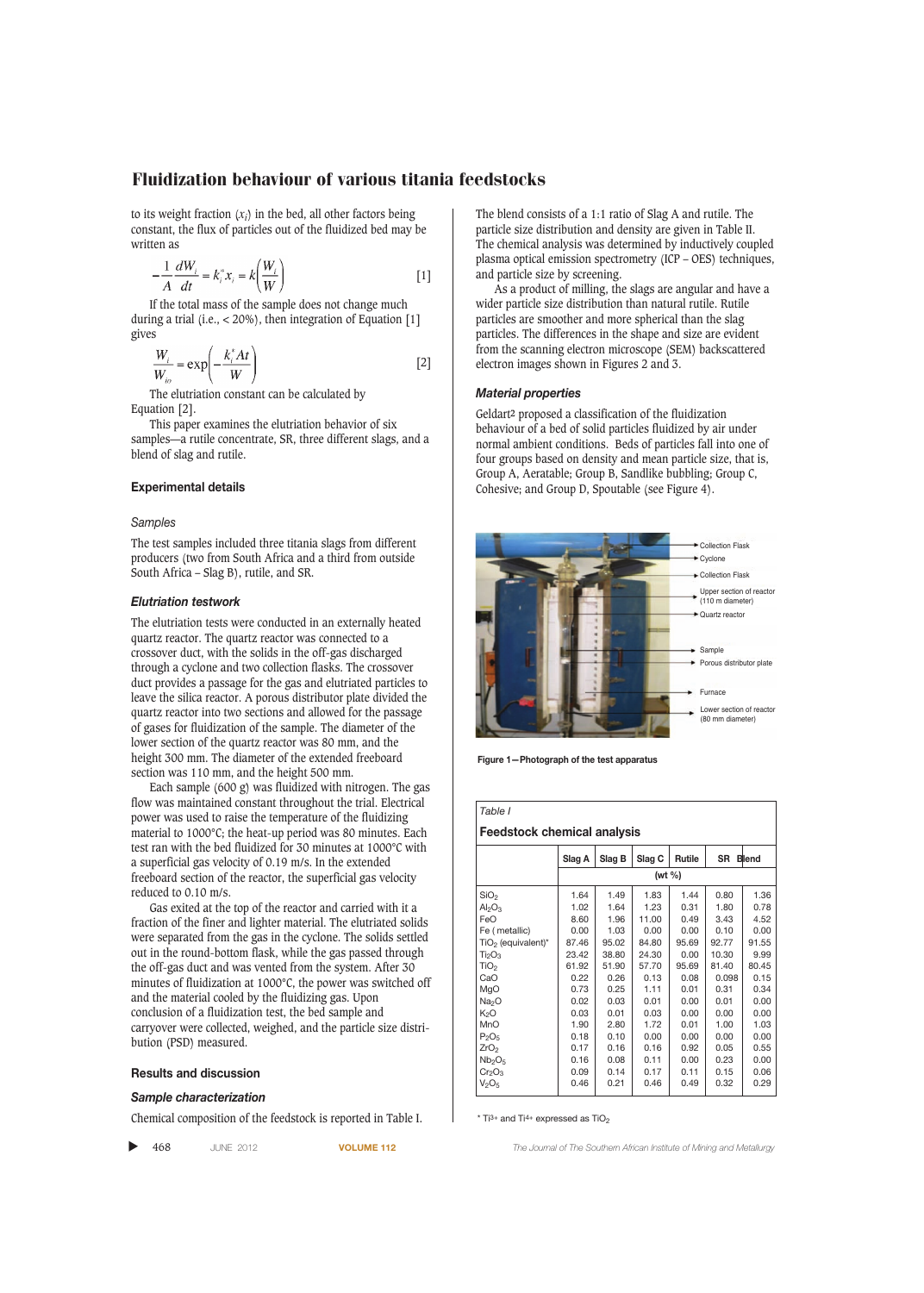| <b>Diameter</b> | Particle size distribution (wt %) |        |        |        | Density (g/cm <sup>3</sup> ) |        |        |        |               |           |
|-----------------|-----------------------------------|--------|--------|--------|------------------------------|--------|--------|--------|---------------|-----------|
| range $(\mu m)$ | Slag A                            | Slag B | Slag C | Rutile | <b>SR</b>                    | Slag A | Slag B | Slag C | <b>Rutile</b> | <b>SR</b> |
| 850             | 2.6                               | 0.8    | 4.1    |        |                              | 4.02   | 4.03   | 4.04   | 4.13          | 4.25      |
| 600-850         | 14.6                              | 10.7   | 18.7   |        |                              |        |        |        |               |           |
| 425-600         | 19.6                              | 13.7   | 19.8   |        | 0.9                          |        |        |        |               |           |
| 300-425         | 20.7                              | 16.8   | 19.7   |        | 3.3                          |        |        |        |               |           |
| 212-300         | 17.1                              | 15.6   | 15.2   | 2.0    | 16.5                         |        |        |        |               |           |
| 150-212         | 11.9                              | 13.3   | 10.7   | 19.4   | 50.9                         | 4.03   | 4.04   | 4.06   | 4.13          | 4.26      |
| 106-150         | 8.0                               | 9.8    | 6.9    | 48.8   | 25.8                         | 4.03   | 4.05   | 4.05   | 4.17          | 4.24      |
| $90 - 106$      | 2.0                               | 4.0    | 1.9    | 20.2   | 2.0                          | 4.06   | 4.04   | 4.05   | 4.21          | 4.31      |
| 75-90           | 1.4                               | 5.0    | 1.4    | 8.2    | 0.4                          | 4.06   | 4.04   | 4.10   | 4.24          | 4.30      |
| $-75$           | 2.1                               | 10.2   | 1.6    | 1.3    | 0.2                          | 4.10   | 4.06   | 4.10   | 4.25          | 4.30      |



**Figure 2—Backscattered electron image of a section through particles of Slag B**



**Figure 3—Backscattered electron image of a section through particles of rutile**

Under ambient conditions, all feedstocks lie in Group B and are according to the Geldart classification, easy to fluidize. The larger fractions of the slags (i.e. >600  $\times$ m) belong to Group D.

and *The Journal of The Southern African Institute of Mining and Metallurgy* **VOLUME 112 VOLUME 112 JUNE 2012** 



**J o u r n a l**

**P a p e r**

**Figure 4—Geldart group classification** 

At operating temperatures and pressures above ambient, the material may appear in a different group from that which it occupies at ambient conditions, due to the change in gas properties.

# *Fluidization properties*

The velocity that marks the onset of fluidization is termed the minimum fluidizing velocity. This velocity can be estimated by Equation [3]**1**.

$$
u_{mf} = \frac{\left(\phi_s d_p\right)^2}{150 \mu} \left[g\left(\rho_s - \rho_g\right)\right] \frac{\varepsilon_{mf}^3}{1 - \varepsilon_{mf}}
$$
 [3]

The minimum fluidizing velocities for the feedstocks were calculated using the mean particle sizes (see Table III). The sphericity values for sharp sand and round sand from Kunii and Levenspiel**1** were used for the minimum fluidizing velocity calculation. Luckos and den Hoed**3** determined sphericity values for titania slag of between 0.439–0.555, which are slightly lower than the Kunii and Levenspiel**1** values. The density of air (at 1000ºC) used was 0.27 kg/m3, while the viscosity of air (at 1000ºC) used was 4.91x10-5 kg/m.s.

The mean particle size of the slags is larger than the other feedstocks, and consequently the minimum fluidizing velocities are higher.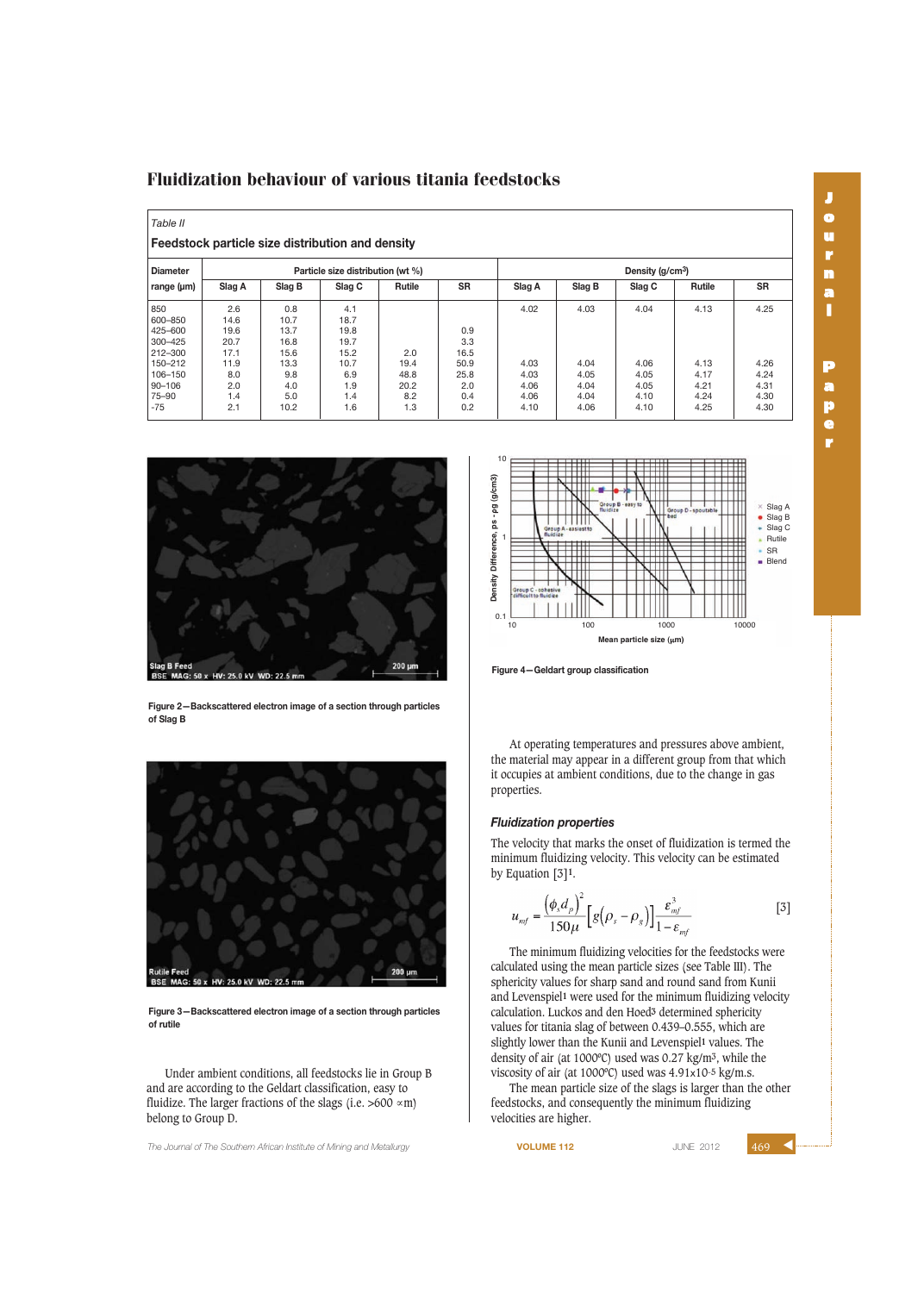| Table III<br>Minimum fluidization velocities at 1000°C |                      |                       |                       |               |                          |  |  |
|--------------------------------------------------------|----------------------|-----------------------|-----------------------|---------------|--------------------------|--|--|
| <b>Material</b>                                        | Density of solid     | <b>Sphericity</b>     | Voidage               | Mean particle | Minimum fluidizing       |  |  |
|                                                        | (kg/m <sup>3</sup> ) | (from ref 1 for sand) | (from ref 1 for sand) | size (µm)     | velocity at 1000°C (m/s) |  |  |
| Slag A                                                 | 4030                 | 0.67                  | 0.50                  | 294           | 0.05                     |  |  |
| Slag B                                                 | 4040                 | 0.67                  | 0.50                  | 218           | 0.03                     |  |  |
| Slag C                                                 | 4050                 | 0.67                  | 0.49                  | 322           | 0.06                     |  |  |
| Rutile                                                 | 4190                 | 0.86                  | 0.48                  | 110           | 0.01                     |  |  |
| <b>SR</b>                                              | 4260                 | 0.86                  | 0.44                  | 151           | 0.02                     |  |  |
| <b>Blend</b>                                           | 4110                 | 0.77                  | 0.41                  | 141           | 0.01                     |  |  |

Terminal velocity  $(u_t)$  for the various size fractions was calculated with Equations [4], [5], and [6]**1** (See Table IV). At gas velocities higher than the terminal velocity, particles will be blown out of the bed. Bubble size and disengagement height also play a role in determining which particles are entrained.

$$
u_t = u^* \left( \frac{\mu (\rho_s - \rho_g) g}{\rho_g^2} \right)^{\frac{1}{3}}
$$
 [4]

$$
u^* = \left[\frac{18}{\left(d_p^*\right)^2} + \frac{2.335 - 1.744 \phi_s}{\left(d_p^*\right)^{0.5}}\right]^{-1} \tag{5}
$$

$$
d_p^* = d_p \left[ \frac{\rho_g \left( \rho_s - \rho_g \right) g}{\mu^2} \right]^{\frac{1}{3}}
$$
 [6]

Most industrial chlorinators operate at a superficial velocity of 0.15 m/s, so particles with a terminal velocity lower than 0.15 m/s can be elutriated from the bed. In the trials, feedstocks were fluidized with a superficial velocity of 0.19 m/s. According to the calculated terminal velocity values, particles finer than  $75 \mu m$  will be susceptible to elutriation since terminal velocity is lower than 0.19 m/s. Slag B has the highest fraction of particles less than  $75 \mu m$ , and it is expected that about 10 per cent of Slag B will be elutriated compared to approximately 2 per cent of the other feedstocks.

### *Elutriation constant*

Figure 5 records the fraction blowover for each sample after the 30-minute fluidization experiment, and calculated elutriation constants are presented in Table V. The percentage blowover is calculated by Equation [7].

*Blowover* (
$$
\%
$$
) =  $\frac{M_E}{M_i}$  x100% [7]

Elutriation constants are proportional to the amount of material removed from a chlorinator. Smaller size fractions are more likely to be elutriated, and this is illustrated by the results. Elutriation constants for particles finer than 75  $\upmu \mathrm{m}$ are more than three times greater than those for the adjacent, coarser size fraction. Blowovers from the rutile and SR sample are significantly lower than those of the slags. The finer material (i.e.  $-75 \text{ }\mu\text{m}$ ) had the highest tendency to be elutriated. A small fraction of the particles in  $150-212 \mu m$ size range were also elutriated. Particles larger than 212 µm were not elutriated.

▲

The slags have the highest blowovers and thus highest  $k_i^*$ values. Slag B had the highest mass of fines (i.e. particles  $<$  75  $\mu$ m) and thus blowover was the highest.







| Table V                                                                                      |        |        |        |               |           |              |  |
|----------------------------------------------------------------------------------------------|--------|--------|--------|---------------|-----------|--------------|--|
| <b>Elutriation constants</b>                                                                 |        |        |        |               |           |              |  |
| Elutriation constant ( $k_i$ ) > kg/m <sup>2</sup> s (x10 <sup>-3</sup> )<br><b>Diameter</b> |        |        |        |               |           |              |  |
| range                                                                                        | Slag A | Slag B | Slag C | <b>Rutile</b> | <b>SR</b> | <b>Blend</b> |  |
| 150-212                                                                                      | 0.30   | 0.30   | 0.23   | 0.02          | 0.05      | 0.00         |  |
| 106-150                                                                                      | 2.50   | 2.40   | 2.10   | 0.04          | 0.37      | 0.03         |  |
| 75-106                                                                                       | 7.00   | 2.80   | 4.50   | 0.08          | 1.70      | 0.11         |  |
| $-75$                                                                                        | 25.60  | 10.60  | 14.80  | 3.17          | 82.90     | 5.86         |  |

470 JUNE 2012 **VOLUME 112** *The Journal of The Southern African Institute of Mining and Metallurgy*